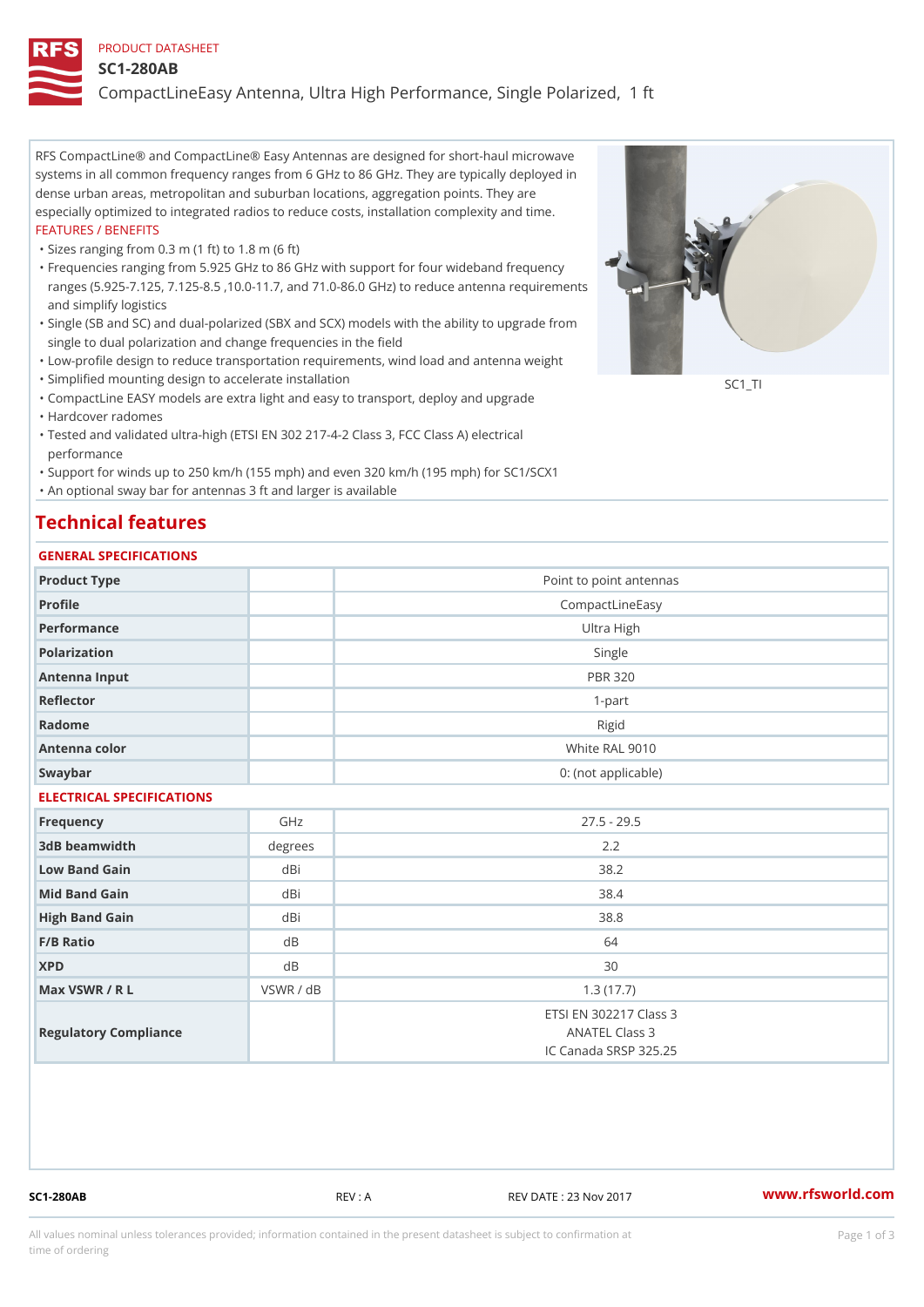## PRODUCT DATASHEET

# SC1-280AB

CompactLineEasy Antenna, Ultra High Performance, Single Polarized,

| $SC1 - 280AB$                                                      |                                    |              | REV : A      | REV DATE : 23 Nov 2017      | www.rfsworld.co |
|--------------------------------------------------------------------|------------------------------------|--------------|--------------|-----------------------------|-----------------|
| External Document Links<br>SC1/SCX1 PACKING                        |                                    |              |              |                             |                 |
| M Torque<br>$maximum$ @<br>survival wind<br>speed Nm (ft<br>$1b$ ) | N <sub>m</sub><br>$\pm t$ )<br>l b | 230 (170)    |              | Forces 1ft SC               |                 |
| Fa Axial force<br>$max.$ @<br>survival wind (1b)<br>speed          |                                    | 715 (161)    |              |                             |                 |
| Fs Side force<br>$max.$ @<br>survival wind (1b)<br>speed           |                                    | 354(80)      |              |                             |                 |
| WINDLOAD                                                           |                                    |              |              |                             |                 |
| $Dimension_F$                                                      | m m<br>(in)                        |              | 40(1.6)      |                             |                 |
| $Dimension$ _ $E$                                                  | m m<br>(in)                        |              | 46(1.8)      |                             |                 |
| $Dim_D - D -$<br>$114$ m m (4.5 _ ir ) $\sqrt{$ ii p $\sqrt{ }$    | m m                                |              | 283 (11.1)   | Outline_1ft_CompactLineEasy |                 |
| $Dim_D - D -$<br>89mm (3.5_in) Pi(pine)                            | m m                                |              | 270.5(10.65) |                             |                 |
| $Dim_D -$<br>$51mm(2_in)Pip@in$                                    | m m                                |              | 250(9.8)     |                             |                 |
| $Dimension_C$                                                      | m m<br>(in)                        |              | 165(6.5)     |                             |                 |
| $Dimension_B$                                                      | m m<br>(in)                        |              | 187(7.4)     |                             |                 |
| $Dimension_A$                                                      | m m<br>(in)                        |              | 387 (15.2)   |                             |                 |
| MOUNTOUTLINE                                                       |                                    |              |              |                             |                 |
| optional Swaybar                                                   |                                    |              |              | 0: (not applicable)         |                 |
| FURTHER ACCESSORIES                                                |                                    |              |              |                             |                 |
| Operational Windspeed                                              |                                    | $km/h$ (mph) |              | 252 (156)                   |                 |
| Survival Windspeed                                                 |                                    | $km/h$ (mph) |              | 320 (198)                   |                 |
| maximum<br>Approximate Weight                                      |                                    | kg (lb)      |              | 5(11.02)                    |                 |
| minimum<br>Mounting Pipe Diameter                                  |                                    | $mm$ (in)    |              | 114(4.5)                    |                 |
| Mounting Pipe Diameter                                             |                                    | $mm$ (in)    |              | 48 (1.9)                    |                 |
| Polarization Adjustment                                            |                                    | degrees      |              | ± 5                         |                 |
| Azimuth Adjustment                                                 |                                    | degrees      |              | ± 15                        |                 |
| Elevation Adjustment                                               |                                    | degrees      |              | ± 15                        |                 |
| Diameter                                                           |                                    | ft $(m)$     |              | 1(0.3)                      |                 |

All values nominal unless tolerances provided; information contained in the present datasheet is subject to Pcapgelio an atio time of ordering